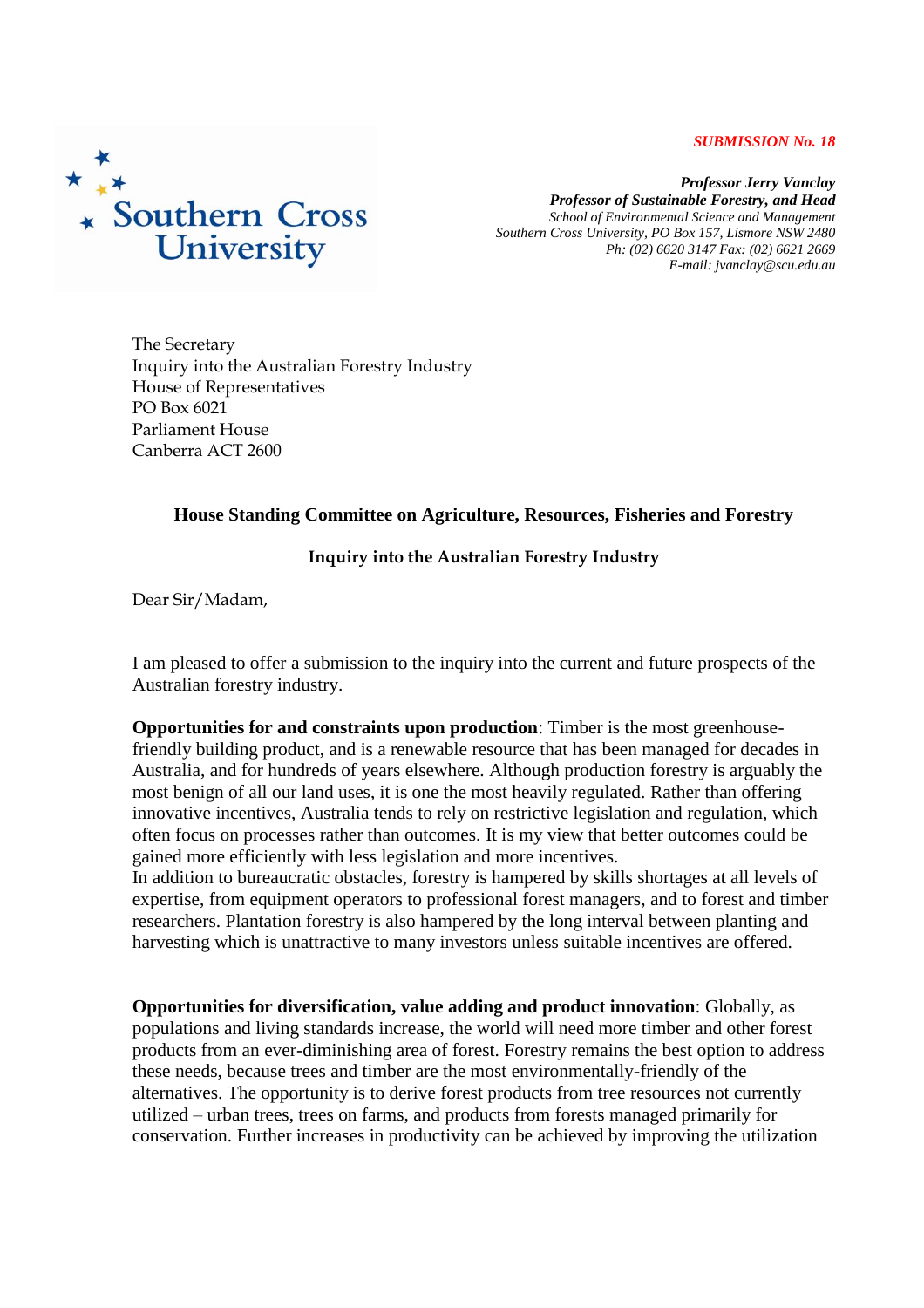of current resources, by improving production systems to minimize waste, and by finding ways to utilize and add value to residues.

**Environmental impacts of forestry**: Although forestry is the most benign of land uses, it does have impacts. Land is finite, and land used for production forestry is generally not available for cropping (except in agroforestry). Forests may modify the microclimate: this is usually seen as a benefit (e.g., windbreaks and shelter for stock), but may be detrimental (e.g., water use). However, there is considerable scope to modify water use and other microclimate effects by managing the forest canopy and density. In addition, payments for environmental services (especially as annual stewardship payments) may be an effective way to ensure environmental outcomes on forest and other lands. I have written at length about effective stewardship incentives (e.g., Vanclay et al 2006), and continue to view this approach as the optimal way to maximize the benefits and minimize any detrimental impact.

**Creating a better business environment for forest industries**: Forestry is a long-term enterprise that is often capital intensive and, as with other investments, one of the best ways to improve the investment environment is to create certainty, transparency and resource security. It may be that annual stewardship payments for environmental services may be a more effective way to foster sustainable forestry than the tax breaks offered to MIS plantations in the past.

**Social and economic benefits of forestry production**: Long experience shows that forestry is an effective way to create employment and opportunity in rural areas where other opportunities are limited, and that forest industries often trend counter-cyclical to other rural enterprises. Production forestry may be an important way to maintain viable rural towns, and to maintain skilled and experienced fire-fighting crews with local field knowledge. Stability in rural towns (with services for travelers) and reliable fire suppression may be indirect benefits that far exceed the direct benefits of forest production.

**Potential energy production from the forestry sector**: Forestry offers important opportunities to create energy (electricity or liquid fuel) with zero net emissions, especially through biofuels made from forest and sawmill residues. Forests also offer scope for carbon sequestration, but this should be seen as an offset for land clearing only, and not as an offset for fossil fuels, because of substantial differences in residence time – left undisturbed, carbon in forests cycles over hundreds of year; in fossils it cycles over millennia, so it is impossible for forests to offer carbon sequestration with security comparable to that of fossils.

**Land use competition between the forestry and agriculture sectors**: There is greater land use competition (and longer-term implications) between urban development and agriculture than there is between forestry and agriculture, so the forestry-agriculture competition should be kept in perspective. Ideally, if market distortions can be avoided, agriculture-forestry issues should be resolved by the marketplace by economics of crop yields, rather than by legislation. However, if the Nation (or States) find it necessary to zone land for urbanization, agriculture and forestry, care must be taken to avoid small 'slivers' of land that are uneconomic to access or impractical for production systems.

**Selected References**